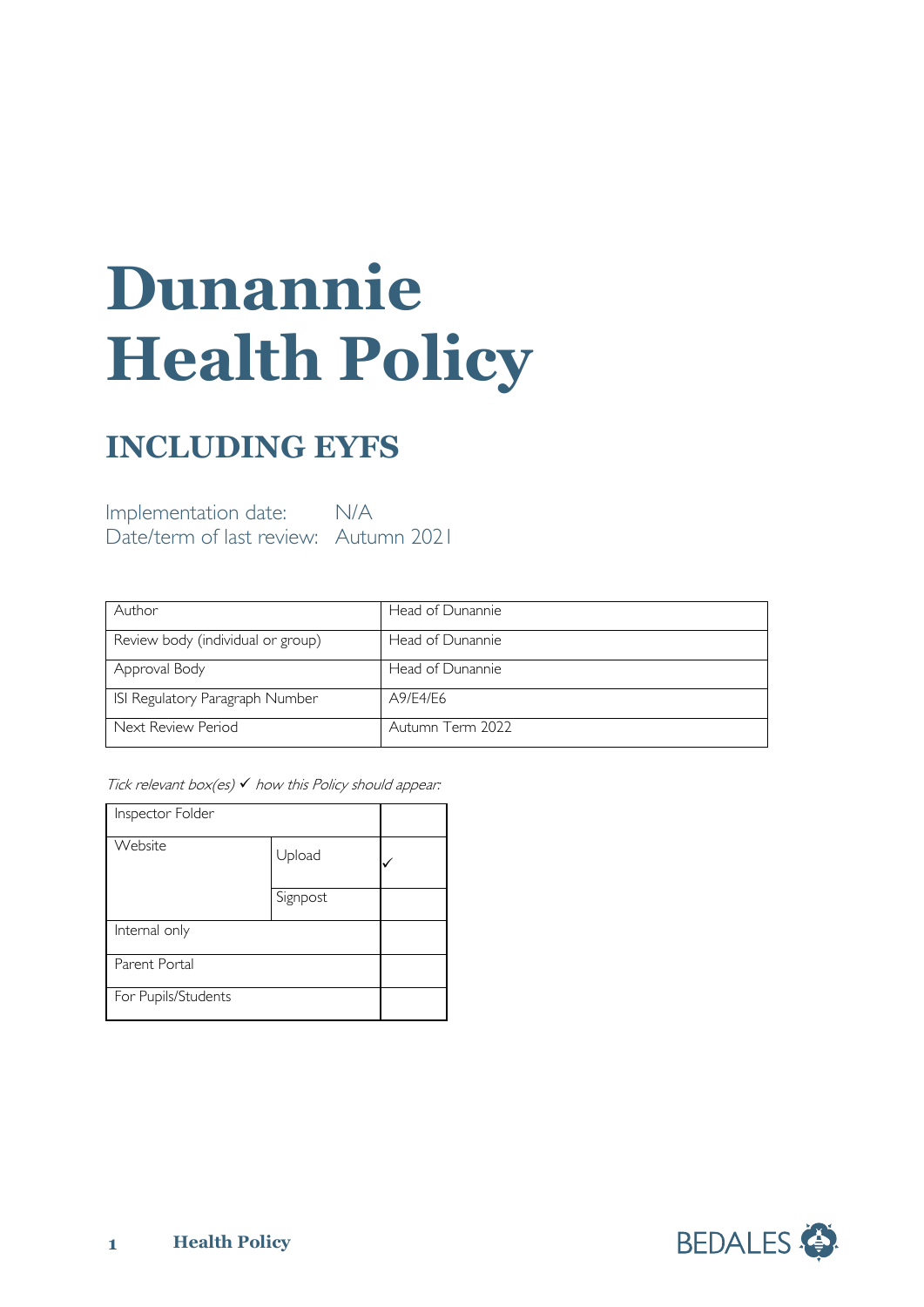# **Health Policy**

Please refer in the first instance to the Bedales Schools Health and Safety Policy. The following outlines procedures relevant to Dunannie in particular.

#### **Aims**

In Dunannie we are committed to enabling optimal learning through the promotion and maintenance of good health and well-being in a safe learning environment.

## **Implementation of the Policy**

The Head, with the support from the Health and Safety Officer and the staff of Dunannie will:

- Update and implement the latest Environmental Health Department and Health Authority requirements and recommendations relating to the premises, staff and children.
- Make sure that new members of staff, including students receive copies of the Health Policy or Manual, and that this is discussed with them during their induction meeting.
- Ensure that the Health Policy is made available to parents when they register their child for Dunannie. (Parents may request a copy of the policy from the Dunannie School Office).

#### **Health and Wellbeing of Pupils**

#### Individual Pupil Health Information

All pupils must have a health questionnaire completed by parents. This includes:

- Child's name
- Date of birth
- Parents' names
- Emergency contact details
- Details of past and present medical conditions
- Medications
- Name/address of GP
- Vaccinations
- Consent for over the counter medication
- Application of sun cream (provided by the parent)
- Allergies
- Consent signature of a parent to allow staff to make decisions regarding the child's welfare if the parents cannot be contacted.

Parents have the opportunity to update this information annually or sooner if required.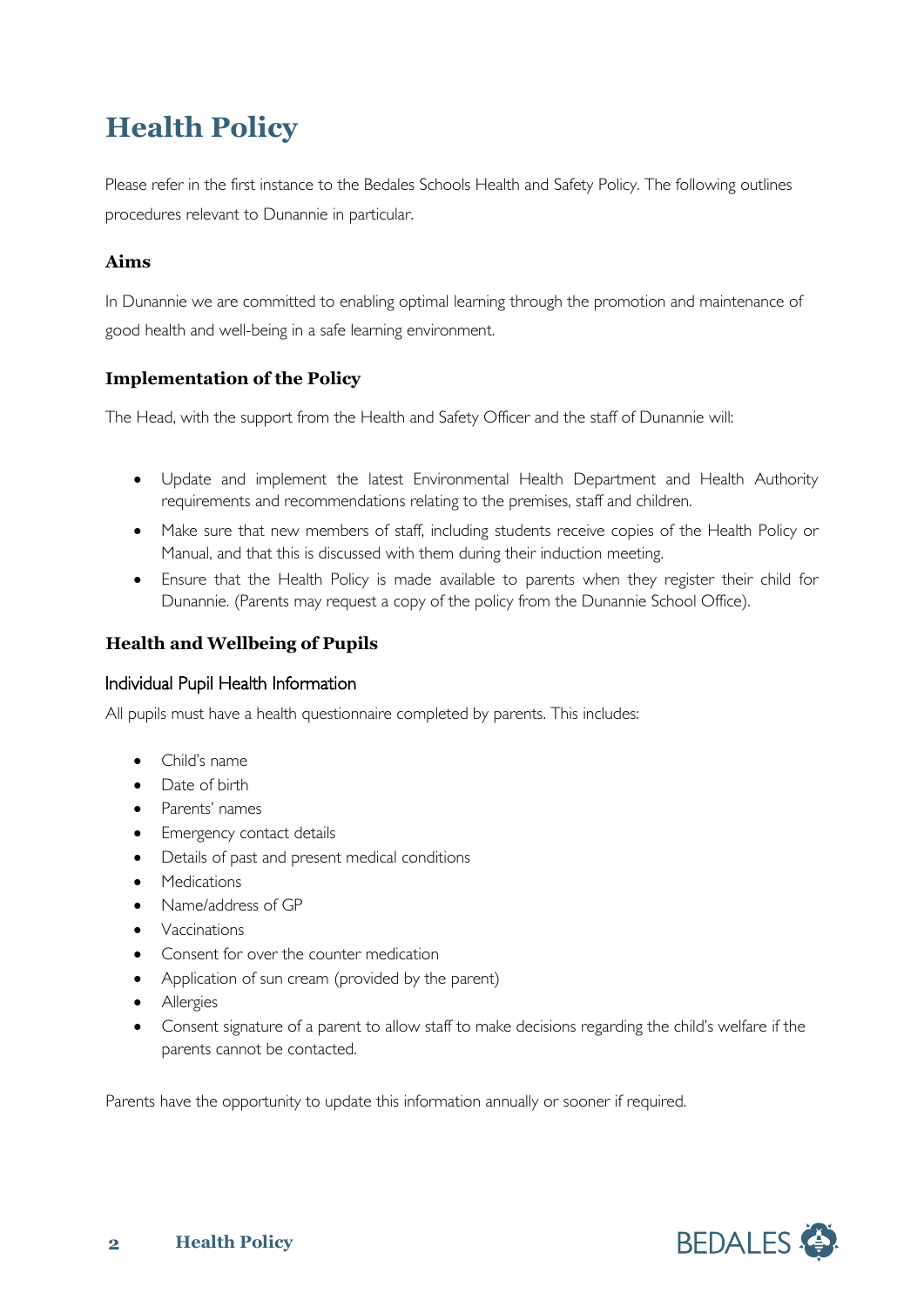#### **Pupils with Medical Conditions**

- Individual healthcare plans will be drawn up between parents and school for children with medical conditions (see DofE guidelines on supporting children in school with medical conditions). All staff to be made aware of child's condition and healthcare plan to be displayed in the staffroom (and copy kept in child's own classroom).
- Allergy lists will be provided for the kitchen.
- Medical list to be available to staff in staffroom and inside main First Aid Box (children with asthma, allergies, diabetes, epilepsy etc).

## **Sick Children**

- Childhood infections will be managed in line with HPA guidance and parents must ensure children remain away from school for the required periods.
- We make every effort to keep abreast of new information relating to infectious, notifiable and communicable diseases and local health issues.
- We isolate a child if we feel that other children or staff are at risk.
- We contact parents to take children home if they are feeling unwell / being sick / have diarrhoea / have had an accident / may have an infectious disease. We request that parents keep their children away from school for 48 hours after sickness.
- We ring emergency contact numbers if the parent or carer cannot be reached.
- We make every effort to care for the child in a sympathetic, caring and sensitive manner.
- Children waiting to be collected from school when unwell are made comfortable in the school office or staffroom. We are able to use the medical room at Dunhurst if a child is not able to be collected for an extended period.
- We respect the parents' right to confidentiality.
- We keep other parents informed about any infectious diseases that occur in Dunannie.
- We expect parents to inform Dunannie if their child is suffering from any illness or disease that may put others at risk.

## **Medications in School**

- We will administer non-prescription medicines to children when there is a health reason to do so and we have written parental consent.
- Some over the counter medications are kept at school, such as Calpol. Parents sign a consent form giving permission or not for these medications to be administered when they register their child at the school and this form is updated annually or sooner if required. Any medication is administered by a member of staff and witnessed by another member of staff. A telephone call is made to parents before Calpol is administered (unless parent has arranged and signed for it to be administered that day). When medication is administered, parents sign a medication form when they collect the child from school.
- We administer life-saving prescription medicines for asthma, diabetes and epilepsy, and epipens for allergic reactions, with written permission. We keep a record of how much and how often a child needs his or her medication. After the administration of these medications, parents sign a medicines form when collecting the child from school.
- We will administer short term prescription medications (such as antibiotics) with written consent from parents. Parents complete a form outlining the time and amount of medication to be administered. The school office is responsible for administering these medications with another member of staff witnessing.

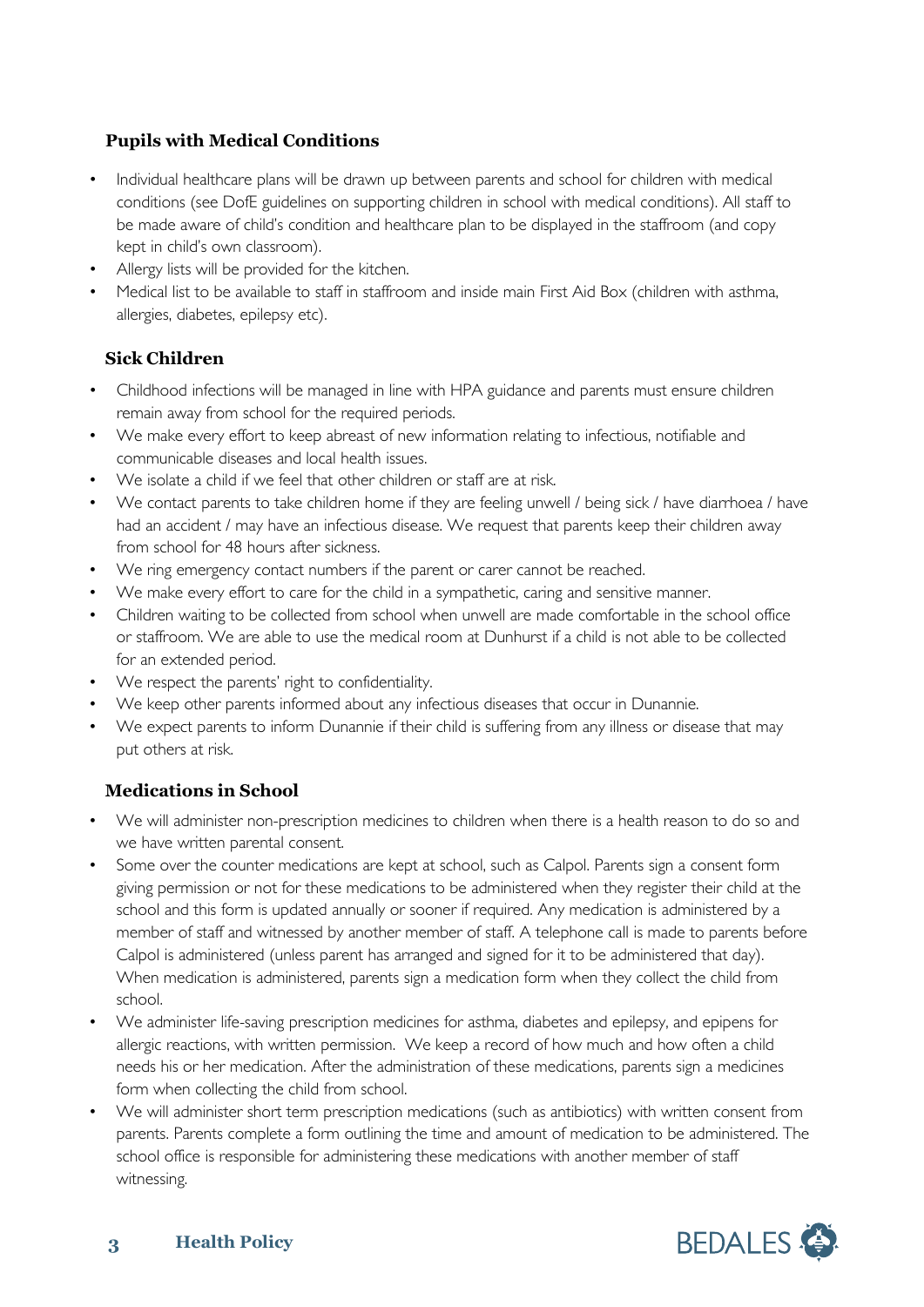- We have a refrigerator (with fridge thermometer) for the storage of medicines that require refrigerating.
- We store other medicines in a locked cupboard in the school office.

#### **Weather Considerations**

- We require children to bring hats to wear outside during periods of hot and sunny weather. We expect parents to provide sun block and unless a parent requests otherwise, staff will assist children to apply it as required.
- We require children to be provided with waterproof trousers/dungarees, cagoules and wellington boots to wear outdoors in wet weather.

## **Health Education**

- We actively promote good health and hygiene practice through notices / posters / signs / leaflets.
- We invite visiting speakers / nurses / dentists to talk to children and carers about healthy life styles, including an annual visit by Life Education.
- We discuss issues relating to well-being and keeping healthy, in Circle Time.
- We encourage children to use the toilet correctly.
- We encourage children to wash their hands regularly, especially before handling food, after using the toilet, handling animals, plants and insects, or playing in messy or dirty areas, particularly out of doors.
- We encourage children to blow their noses into tissues and dispose of these correctly.
- We encourage children to cover their mouths when they cough or sneeze.
- We teach children to respect the cultural differences that influence people's different attitudes to hygiene when appropriate.
- We teach children hygiene awareness through planned and spontaneous discussion, routines, planned activities and topics.
- We encourage children to eat a healthy and well-balanced diet.
- Fresh drinking water is available and accessible at all times.

#### **Maintaining a Safe and Healthy Environment**

#### **Cleaning**

- We negotiate with any persons or agencies employed to carry out cleaning.
- We establish a cleaning routine for all areas within the premises.
- We ensure that the premises are clean and tidy before the children arrive.
- We ensure that the outside sandpit contains suitable sand that is raked through (weekly) by the grounds staff and fresh sand is put in when required. The Nursery sandpit is covered after each session.
- We ensure that the routine cleaning of the premises does not take place while children are engaged in their activities.
- Both large and small, furniture, toys, etc are cleaned when deemed fit and always at the end of the Summer Term.
- We provide protective clothing, such as plastic or disposable gloves and aprons.
- We provide hygienic, but safe, cleaning materials for emergencies (spillages/accidents/water/vomit). We are also able to phone for a cleaner to assist.
- We wash dressing up clothes/display drapes/tableware/blankets/other bedding/curtains regularly.
- We provide sufficient and suitable hand washing and drying facilities.

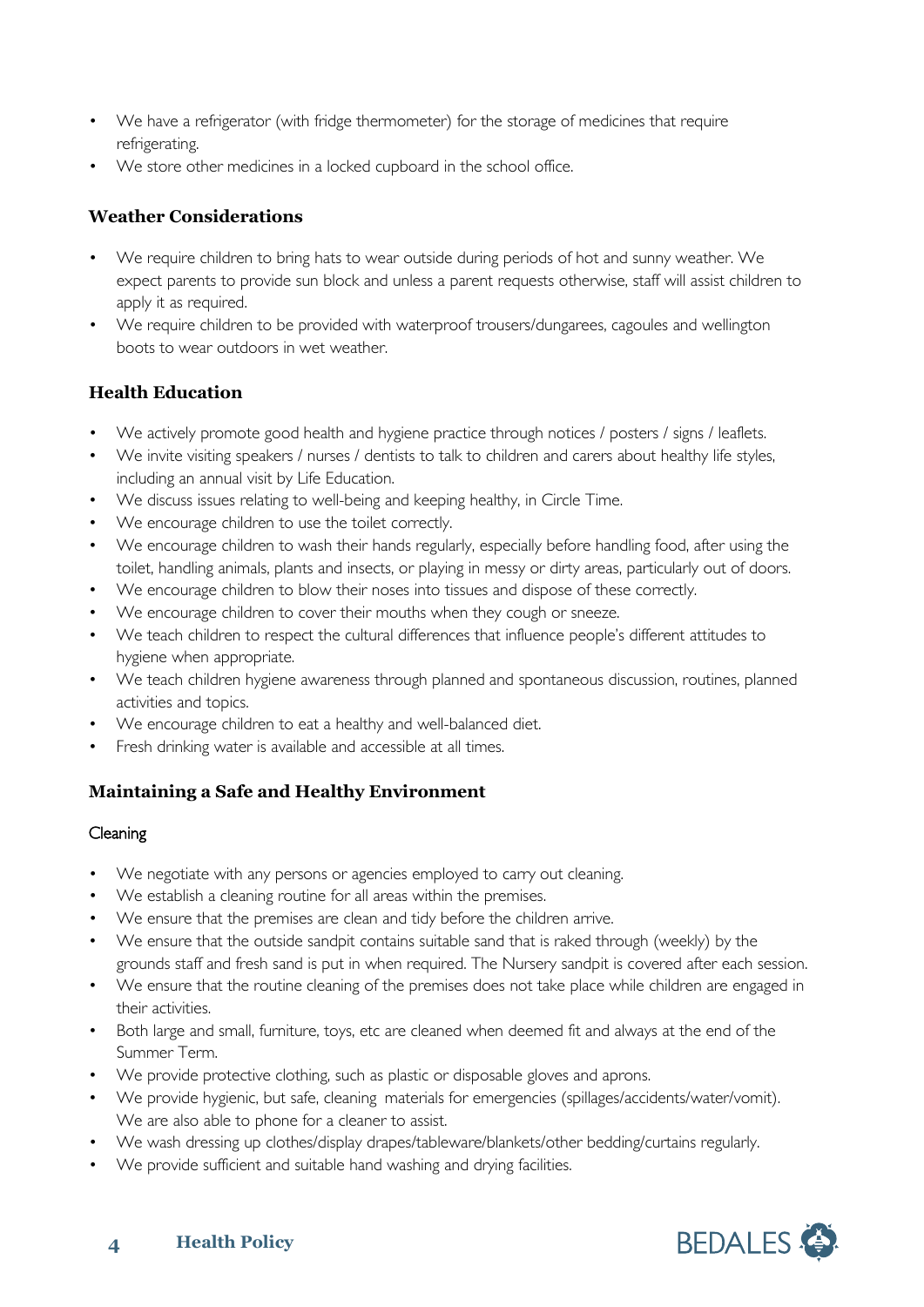- We provide an adequate selection of clothing to change children who have had accidents of any description.
- There are times when some children require intimate care (such as during the administration of First Aid or assistance with toileting). Where possible a second adult will be present if physical care of a child such as First Aid or toileting is required.
- We provide tissues.
- We provide cups/plates/bowls/cutlery.
- We provide an area where rubbish can be stored safely and hygienically.
- We observe good practice in matters of hygiene at all times.
- We check that toilets are clean, hygienic and flushed regularly.
- We wipe surfaces and tables between activities, when appropriate.
- Cups and plates used by the children are washed in the school kitchen dishwasher.

#### **Handling food**

- We offer staff who are involved in the preparation and handling of food appropriate training. Members of Early Years staff have basic food hygiene training for handling and preparing snacks (Seahaven Food Safety Level One 5.3.15). This is updated every three years.
- We keep food preparation areas clean and hygienic.
- We do not allow unsupervised children to enter the kitchen / food preparation areas.
- We make the kitchen staff aware of children with allergies.

## **First Aid**

- In Dunannie we have two designated members of staff responsible for administering First Aid at Work. The remaining staff are trained in Emergency First Aid or Paediatric First Aid.
- First Aid boxes are clearly posted, identifiable and accessible to all staff. The nearest defibrillator in found in Dunhurst Reception.
- First Aid boxes are replenished regularly (checked and replenished at least once a term and more often as required).
- We only use supplies in sealed packages.
- We always use disposable gloves.
- We keep an up-to-date Accident Book for both staff and children. The Accident Book includes details of the names of the child(ren), time, date, location of the injury and nature of the accident. It also includes details of the circumstances, any witnesses and whether these are adults or children, what subsequent action was taken and by whom. For very minor injuries, parents receive written note detailing action or treatment, a copy of this is kept in school signed by parent and member of staff.
- In the case of a serious emergency we will call an ambulance. If a member of staff's car has to be used it will be covered by correct insurance and have seat belts. A second member of staff will always accompany the child.
- We will inform parents immediately if an accident occurs.
- If a child has a head injury we will ask him or her to wear a badge to remind staff, and to inform parents or carers at the end of the session. A written note will also be placed in the child's book bag (to be signed by person collecting child).

For further details, please refer to Dunannie First Aid Policy.